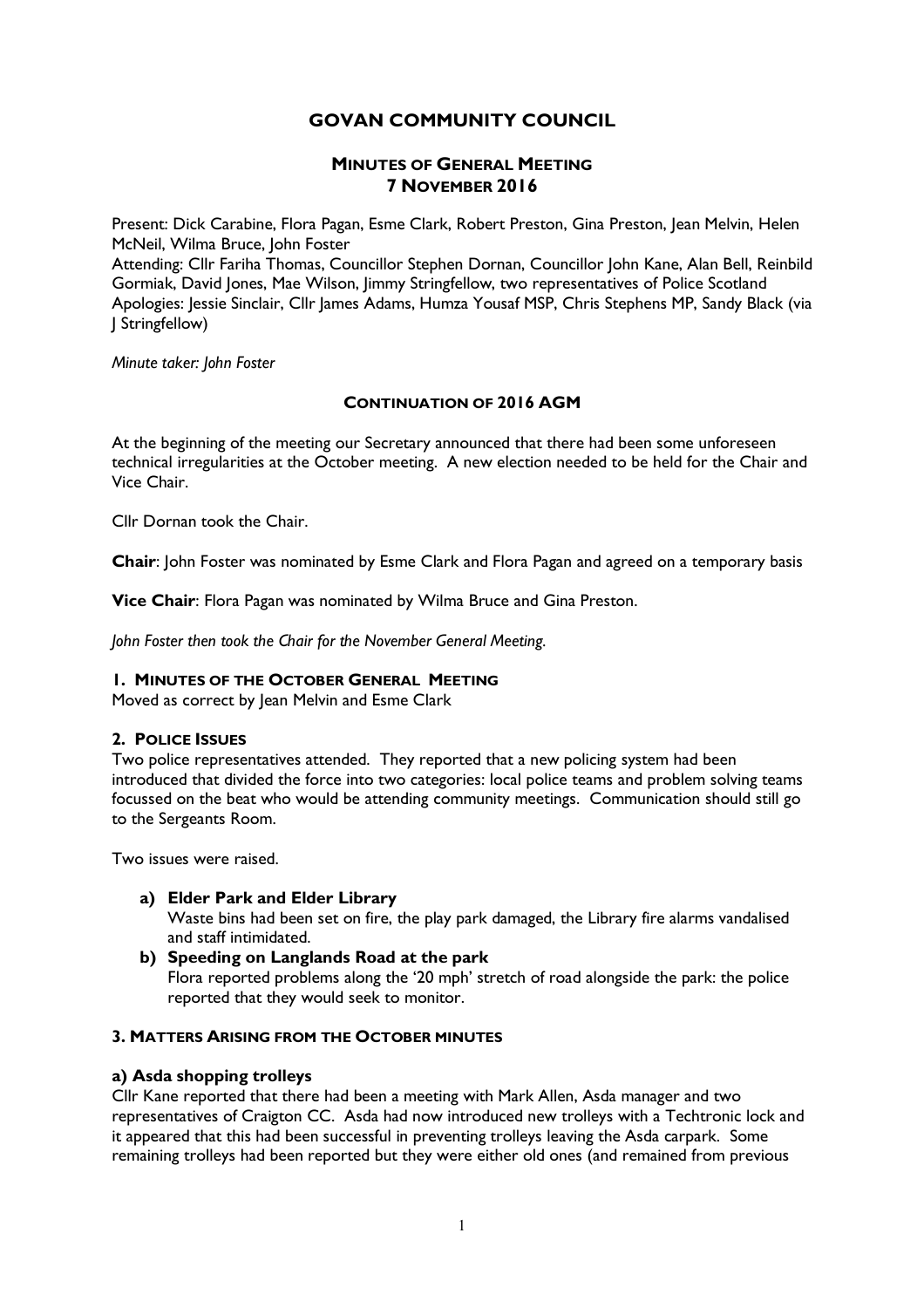usage) or from Farmfoods or Iceland. It was also reported that Asda was willing to consider collections for community ventures.

# **b) Hate Crime Working Party**

Bailie Thomas reported that the issue of race hate would now be incorporated in the wider Thriving Communities cohesion agenda. Councillor Kane would ensure that it was embedded in the forthcoming work plan.

On a specific issue it was reported that new housing had been secured for an Asylum Seeker family following our representations and that of our MP. Our Secretary had also written on our behalf asking that a Removal order be suspended pending Appeal. This had now been agreed. On the more general issue of housing for asylum seekers it was agreed that we should remain vigilant as the contract reverted from Orchard and Shipman to SERCO at the end of the month.

### **c) Alcohol Awareness**

Secretary to report to the December meeting on a new contact.

# **d) Bus services and Fastlink**

Two issues were raised.

*Issuing of bus tickets that did not correspond to the journey taken*

Robert Preston produced two tickets issued by Stagecoach which appeared to indicate a lack of correspondence. Members agreed to collect such tickets so that we had multiple incidents when writing to SPT.

*Failure of electronic signage system*:

Councillors reported that the new system was still being tested. It was hoped that a working system would be available by the new year.

## **e) Meeting with MP, MSPS, and Councillors to discuss strategic issues on 3 November**

A report of the meeting was tabled and is reproduced in an appendix. Those present agreed that the meeting had been very useful. Our Secretary made a report. The positions taken by the meeting were as follows:

### BUS REGULATION

There was a consensus that a model such as Lothian Buses was preferable to the current system. Doubt was expressed over whether simply providing 'legal certainty' to the City Council for its right to establish its own arms-length company to provide bus services would be adequate by itself as, in the west of Scotland, the two private companies would be able to challenge and compete for routes. A more comprehensive and statutory right to provide exclusive and integrated services to Greater Glasgow area would be required – as still existed in London. It was AGREED

to consider this further and to come back to the December meeting with proposals. It was noted that legislation was currently going through the Scottish Parliament and this added some need for speed.

### NURSING PROVISION AND THE RESOURCING OF THE LOCAL NHS

The presentation by Anne Thompson of the RCN made it clear that the crisis in bed provision, and consequent problems for admissions, was, first, the consequence of an acute shortage of nurses and increasing reliance on agency nurses and, secondly, a function of the decline in preventive and posthospital care in the community. The Audit Scotland report published the previous week made many of these points. Although the new QEUH provided excellent facilities and a dedicated staff, these pressures meant that some patients, sometimes highly dependent ones, did not receive the care required. It was AGREED: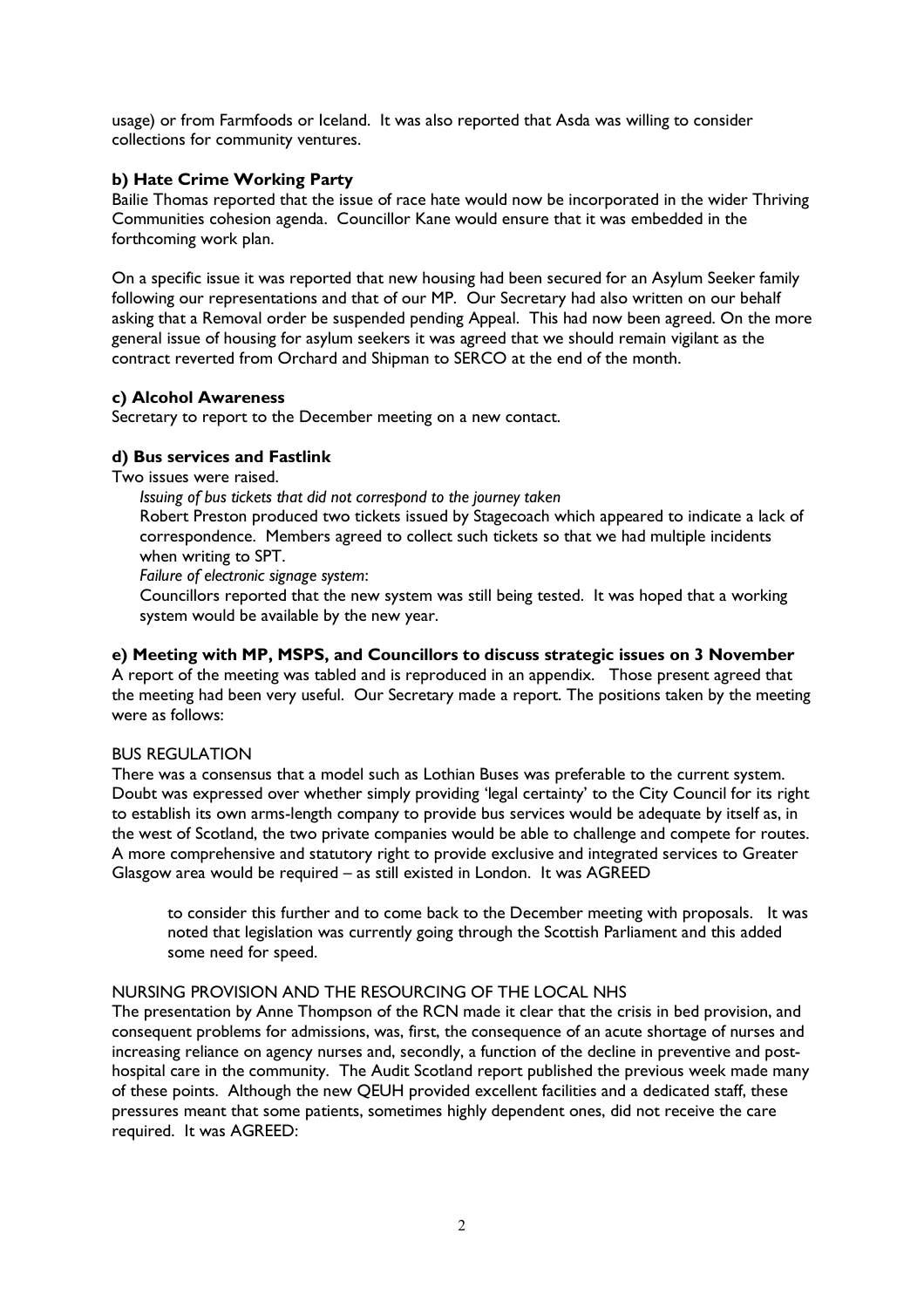To raise with the Minister the need to address what had been described as the causes of the shortage of nurses in NHS employment: a low level of earnings (less than that for agency staff) and lack of career progression (only four grades and the prospect of still being on £26,000 equivalent into mid and late career) and training provision that was, in terms of financial support and the required experience in the private care sector, unattractive.

To raise with the City Council and the Glasgow City Health and Social Care Partnership the need to maintain and if possible enhance existing levels of preventive social care and to ensure that the City's arms length provision through Cordia enabled adequate levels of home care for the vulnerable.

In discussion it was noted by Cllr John Kane that in the current discussion of £11m budget cuts in Cordia every attempt would be made to ensure the maintenance of targeted care for the most vulnerable. A new service of hot meals was now being introduced.

## BAE EMPLOYMENT

Chris Stephens MP had been able to report to the meeting the decision announced earlier that day that the date for the cutting of steel for the eight Type 26 frigates would now be summer 2017 and guarantee the continuation of employment till the late 2030s. Those responsible for lobbying to this effect, the shop stewards and our elected representatives, were congratulated on the result.

## PLANNING LEGISLATION WITH REGARD TO PREMISES FOR GAMBLING

Our Secretary had been in touch with Johann Lamont MSP, who had taken up the issue in the previous session. Legislation was now going forward that would make gambling premises *sui generis* and no longer part of the existing general Category II for offices and give Councils the power to limit the number of betting shops in particular areas. This would enable objections to be made in terms of community-impact.

### **CONCLUSION**

It was further AGREED that the initiative to hold the meeting had been useful and that such strategy meetings should be held on annual basis to examine major issues requiring legislation or intervention by elected bodies.

### f) N**ew bus and subway station**

The issue of lack of lighting after dark in the bus station area had been investigated and appeared to have been aberrant. There were other concerns about lack of signage on where to get buses for the Fastlink service for those exiting from the subway. It was hoped that this would be resolved once the Fastlink service was fully running on previously agreed routes.

# **g) G51 Parking Campaign**

No further report.

# **h) Cottages in Craigton Road: subsidence**

Remedial action was now being taken on the first of the affected cottages. A resident, Mae Wilson, described her particular plight in maintaining her property and the problems posed by absentee owners. Councillors agreed to keep in touch with her.

### **i) Environmental Task Force**

Cllr Kane reported that details of interventions in the Govan Area would be circulated and that a co-ordinated approach was being developed between the Environment Task Force and LES. Significant progress had already been made in the Ibrox area. It was hoped that comparative statistics would be available to assess progress and that LES enforcement could be strengthened to reduce tipping.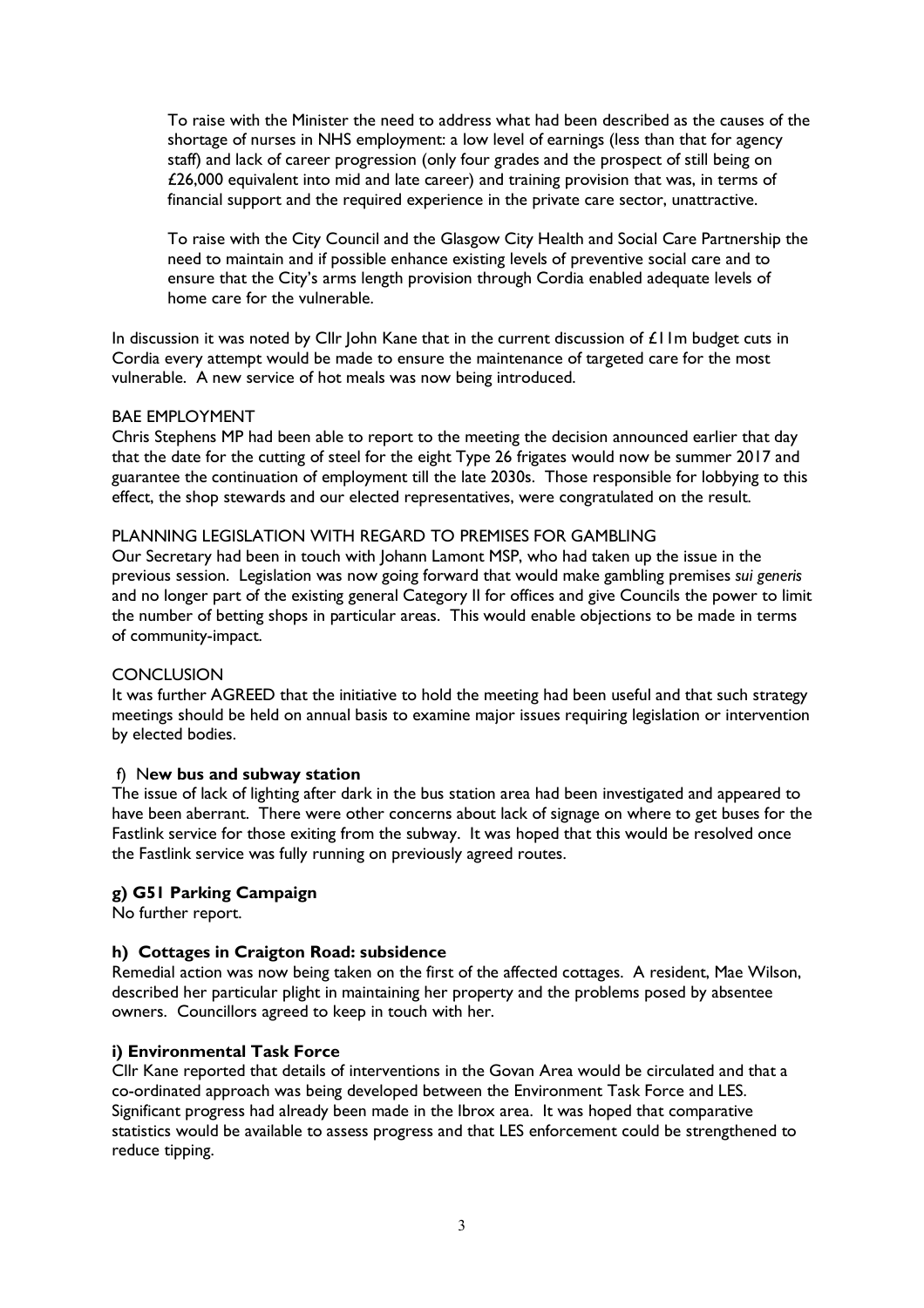## j) **Govan Road reconfiguration at Stag Street**

Work was now scheduled by SPT contractors but priority was likely to be given work to the Drive Road crossing that was still more dangerous. Robert Preston urged speedy action to prevent serious accidents.

### **k) Large van parked at 231Langlands Road**

This had now been removed.

### **l) Pensioners gardens**

Helen McNeill reported that, thanks to the intervention by Bailie Thomas, her garden had been given very satisfactory treatment with the grass and hedge well cut.

### **m) Tea in the Pot**

Cllr Kane reported that funding had been secured for three months and that further efforts would be made to ensure future funding.

### **n) Review of primary school places in the Govan area**

Cllr Kane reported that this review was on-going and that he would keep the Community Council informed.

## **4. COMMUNITY COUNCIL ORGANISATION**

### **a) Accounts for the past financial year**

A new auditor had been generously provided by Govan Workspace. Unfortunately, however, she also had become very seriously ill. It was agreed that the Chair approach Elderpark HA and failing that Govan Housing Association or Money Matters.

### **b) Computing equipment for the Secretary**

Our Secretary was instructed to proceed with the purchase.

### **c) Membership**

It had been proposed at the previous meeting to review membership in order to ensure that the renewal of the Community Council was maintained. It had been agreed that our Secretary should write to these members requiring them to respond prior to this meeting. Kevin McGee had responded and indicated that he was keen to continue – though currently busy setting up a new business and unavailable for the current meeting. There had been no response from Sandy Black – although Jimmy Stringfellow reported that he was ill and that he would not be available for some months. It was agreed that officers consider the issue and come back with recommendations to the December meeting.

### **d) Govan Letter**

The Chair tabled a draft outline of content. It was agreed to add an article commemorating the life of Pat Keegan, previously councillor for the Govan Ward.

The meeting noted its great respect for Pat Keegan whose funeral had taken place the previous week.

### **5. CORRESPONDENCE**

There was none.

### **6. PLANNING**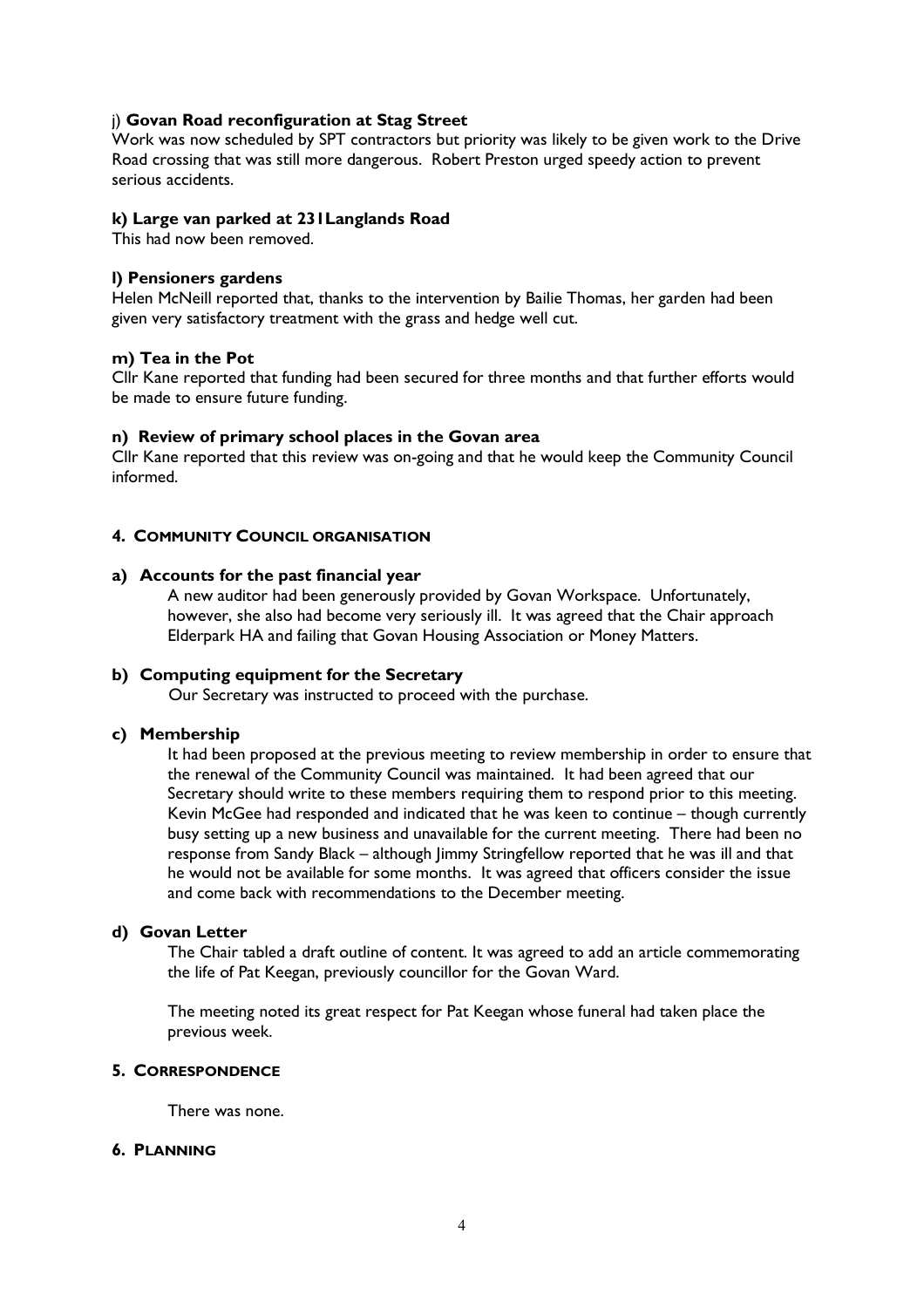**Edmiston Drive** – stall for football memorabilia on match days. No objection.

#### **7. COUNCILLOR'S REPORTS**

#### **BAILLIE THOMAS**

#### **Financial Settlement**

Figures from the Scottish government were not now expected till February and so detailed discussions on cuts had not been finalised.

#### **Area Partnership**

Following the success of the local budgeting initiative last year, a further community meeting would be held in the Clyde Community Hall, Whitefield Street, on 25 January at 6.30. Community bids would be publicly assessed for a total of between £8 and £12 thousand.

#### **Affordable Warmth**

£100 grants for the over 80s were now again available.

#### **School Uniform Grants**

Bailie Thomas outlined the new streamlined procedures that ensured that needy families secured the grant.

### **COUNCILLOR KANE**

#### **Mary Barbour statue**

Cllr Kane reported that it was intended to have the statue ready for unveiling on International Women's Day, 8 March 2017. Current progress could be observed on Andrew Brown's facebook page.

### **Youth Orchestra**

Proposals were being developed for a youth orchestra for the Govan area – jointly between the initiator of a German-Iraqi youth orchestra and Glasgow's Africa Centre and other local groups

### **'Community and Beyond' Toy Bank initiative for Christmas**

Councillor Kane commended the project based in the Riverside Hall

#### **COUNCILLOR STEPHEN DORNAN**

Stephen reported that he was establishing liaison between LES and Housing Associations to ensure that the clearing of weeds from pavements and open areas was more effectively carried out and that weed killer was no longer applied in periods of rain and then washed away.

## 10**. DATE OF NEXT MEETING: MONDAY, 5 DECEMBER IN THE ELDERPARK WORKSPACE BOARDROOM AT 7 P.M.**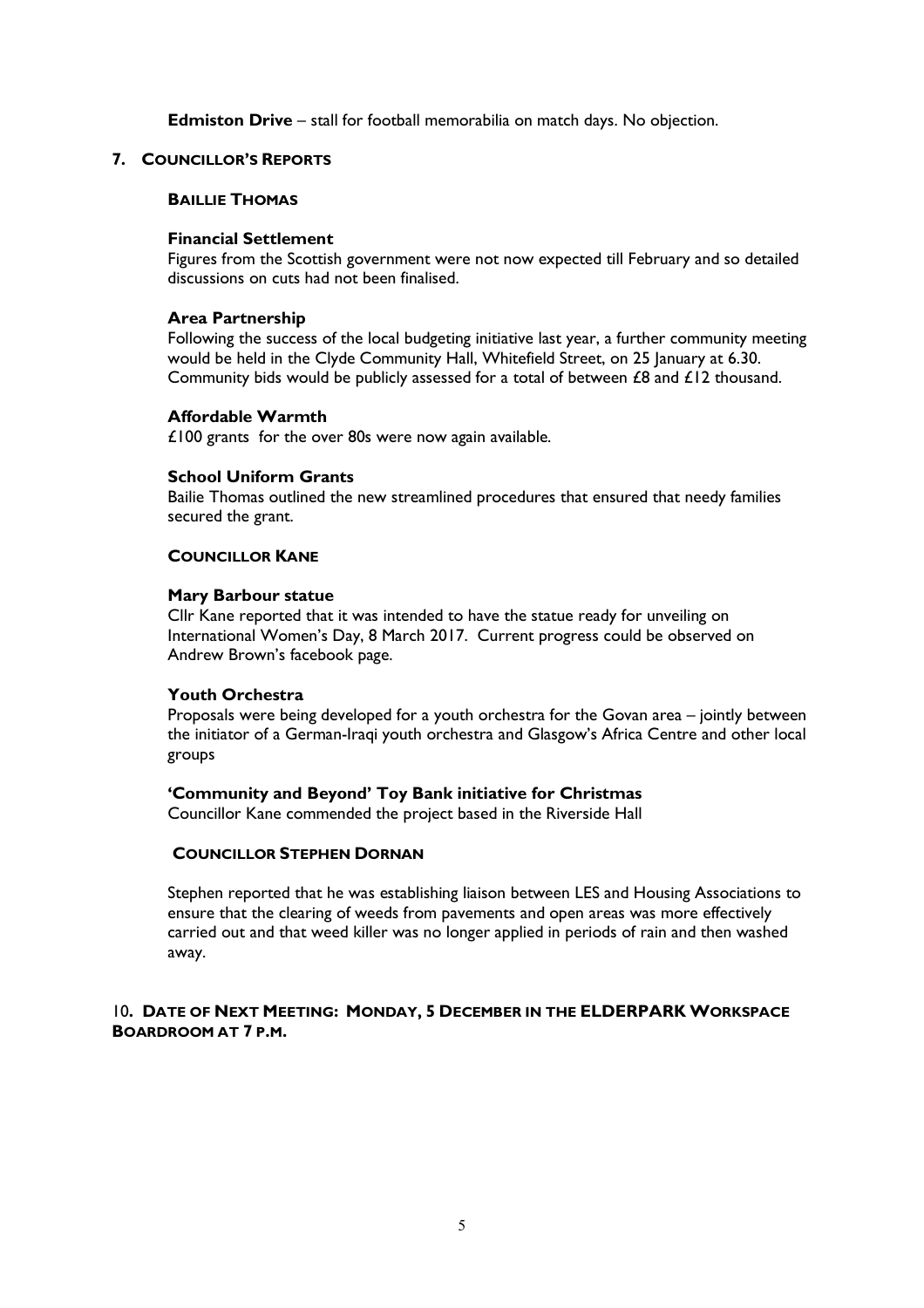# GOVAN COMMUNITY COUNCIL **STRATEGY MEETING 4 NOVEMBER 2016**

ATTENDED BY ELECTED REPRESENTATIVES CHRIS STEPHENS MP, HUMZA YOUSAF MSP AND CLLR STEPHEN DORNAN APOLOGIES FROM CLLR FARIAH THOMAS AND CLLR JOHN KANE

Summary of contributions

BUS TRANSPORT – THE ISSUE OF REGULATION

## **Jackson Cullinane, head of Policy and Research at Unite Scotland**

The problem with the existing privatised bus services is that they are not accountable the communities they serve. They concentrate on securing the most profitable roots and are free to discontinue other routes, to increase fares and hand profits to shareholders rather than re-invest. Mr Cullinane said the consequences were particularly acute for rural areas where whole villages could suddenly find themselves without public transport and those with jobs elsewhere stranded. In the cities the concentration of services along the main routes left those living out in the schemes, such as pensioners and those on low income, isolated.

The problem, he argued, went back to the 1985 Transport Act which privatised the country's publicly owned bus transport on the grounds of breaking up public monopolies – with the only area exempted being London. To start with there was indeed more competition. Private bus companies battled for passengers and fares temporarily declined. But in the longer run we have ended up with private monopolies, four in England, two in Scotland, higher fares and heavy public subsidies. Passenger numbers have declined, congestion from private car use increased and conditions for employees worsened: increased hours, less holidays and working conditions that make for less safe road use. At the same the Scottish government pays a subsidy of over £50 million to the private companies and local government has to pay for the infrastructure of signage, bus lanes and road repairs.

There were a two immediate answers. One was local community bus services – really only suitable rural communities. The other was to adopt the same model as Lothian buses, where an arms length publicly-owned company, responsible to the Council, takes responsibility for providing a comprehensive transport services. This has proved cheaper and more efficient – with profits invested in new buses and staff training and development.

Mr Cullinane stressed the importance of local community organisations such as community councils taking up the issue and hoped legislation would be forthcoming in the next session of the Scottish Parliament.

### **Humza Yousaf MSP for SW Glasgow (also Minister for Transport)**

Humza agreed that Lothian Buses represented a model that could be adopted elsewhere. He noted that the Scottish government funded the £250m concessionary travel scheme as well as the direct subsidy of £50m.

He hoped that the Transport Bill before Parliament in coming session would include a clause giving legal scope for other local authorities, such as Glasgow, to move forward to the same type of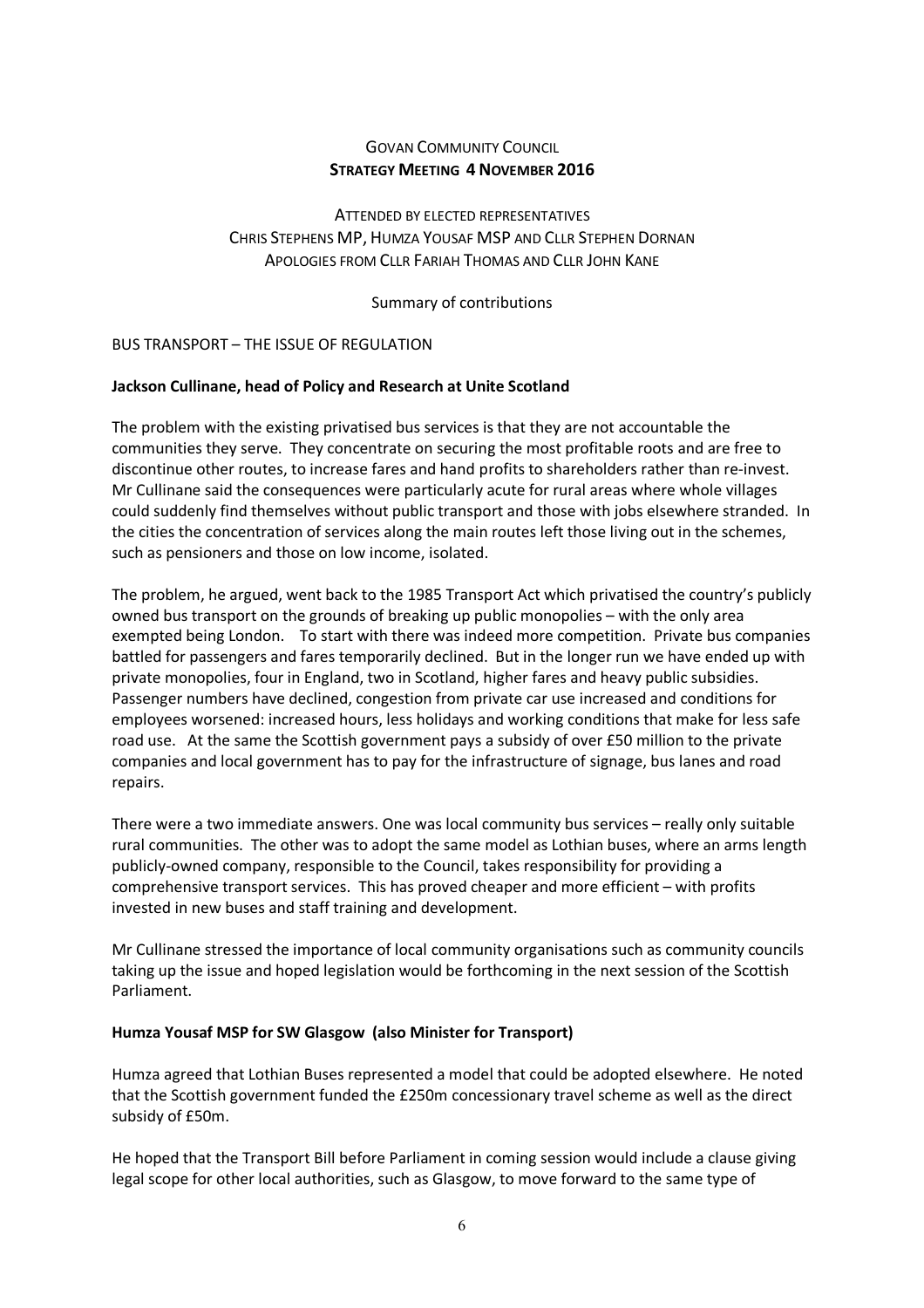provision as Edinburgh without legal challenge. There were, however, other transport issues that had to be addressed, particularly traffic congestion in cities, which was reducing people's appetite for using buses. Congestion was worse in Glasgow than anywhere in Britain and thought would have to be given to banning cars from certain sections.

Humza also indicated that the Scottish government was working towards the provision of an integrated transcard system similar to that available in London.

#### EMPLOYMENT IN BAE GOVAN

Chris Stephens MP gave a report of discussions in the House of Commons which resulted in the government's announcement earlier that day. This indicated thatt he cutting of steel for the first of the eight of the Type 26 frigates would now take place in summer next year, 2017, rather than the following autumn. This would guarantee continuity of employment for the current staff in BAE. There was also a guarantee of five general purpose frigates.

Chris indicated that in his opinion the intervention by the unions in the yard had been particularly important. There remained the issue of the full order of 13 frigates originally promised. Nonetheless, the announcement marked a very important step forward.

He also hoped that in the future BAE could also make a bigger contribution to the local community.

#### HOUSING FOR ASYLUM SEEKERS

Chris Stephens reported on the successful campaign to secure more appropriate housing for an asylum seeker family – and also the suspension of a Removal notice.

He noted that there were still major issues to be addressed and we should be vigilant over the coming year when SERCO takes back the housing contract from Orchard and Shipman.

#### NURSING PROVISION IN GLASGOW AND THE QUEEN ELIZABETH HOSPITAL

**Anne Thomson, Area Organiser for the Royal College of Nursing**, reported on staffing shortages currently impacting on health provision in the Glasgow area. Anne had practised for forty years as a nurse and been an officer for the Royal College for the past twenty years.

In her opinion the NHS in Scotland was the best anywhere in the world but it was now beset with serious resources problems. She had never seen it under such stress. The Audit Scotland report published earlier in the week detailed these problems.

The bed shortage experienced over the past year, with consequences for response times in Accident and Emergency, was effectively a nursing shortage. Beds could not be allocated unless there were nurses to provide care.

At the moment there were 890 nursing vacancies in Glasgow. Usually there were between 15,000 and 20,000 shifts to fill each month. Currently 20 per cent of these could not be filled and this was likely to get worse in the winter. This problem of unfilled shifts leads to the use of agency nurses at much higher cost – with further detrimental effects on Health Board funding.

The pressure on nurses working 12 hour shifts was also increasingly a problem and absence through sickness was now very high.